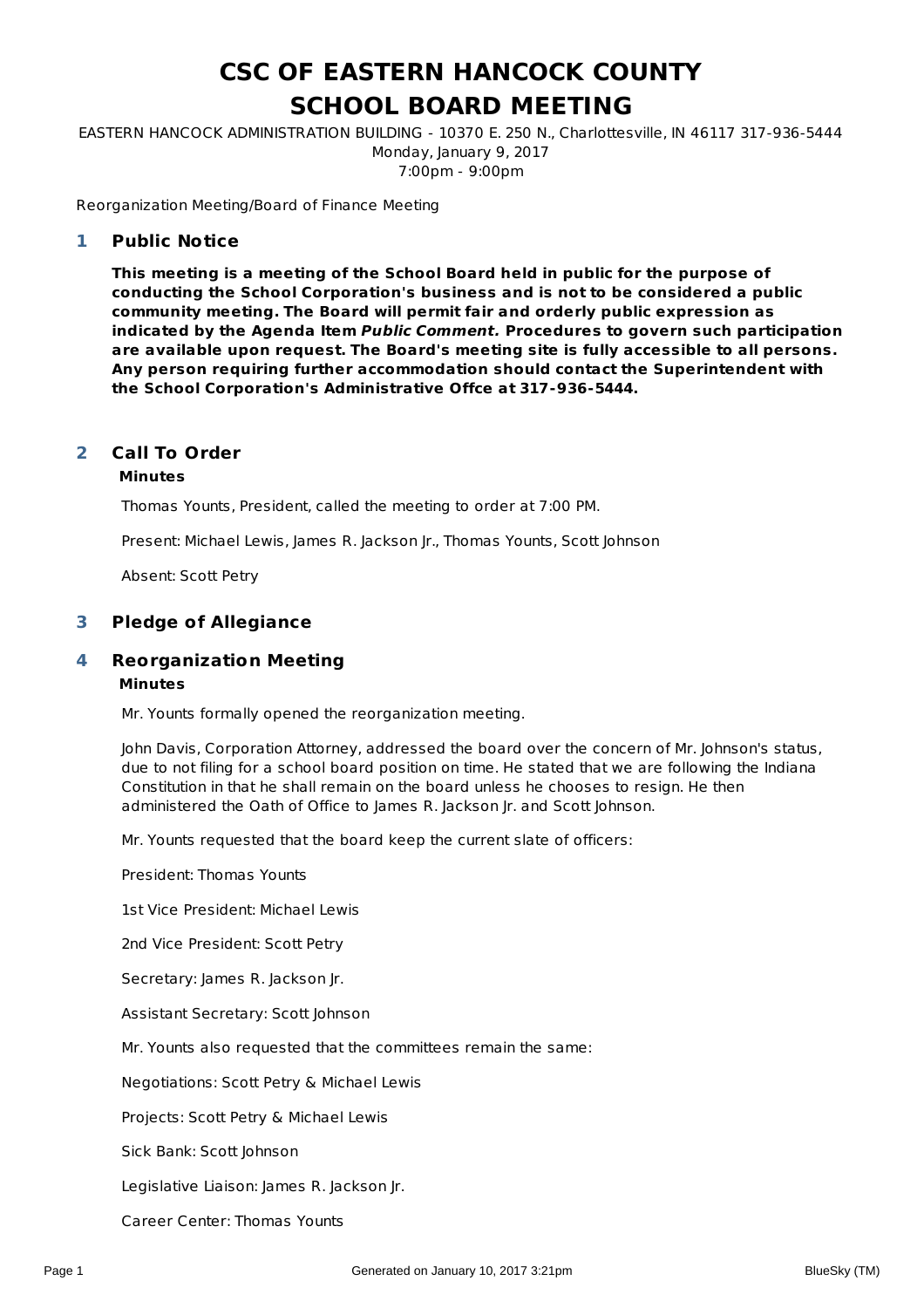Mr. Jackson moved and Mr. Johnson seconded a motion to approve the slate of officers, committees, to appoint Adam Kinder as Board Treasurer, John Davis as Corporation Attorney and the list of 2017 meeting dates. Motion carried 4-0.

Mr. Jackson moved and Mr. Lewis seconded a motion to adjourn the reorganization meeting.

### **Board of Finance Meeting 5**

## **Minutes**

Mr. Younts, President, opened the annual Board of Finance meeting.

Dr. McGuire, Superintendent, reported that the 2016 corporation accounts earned interest in the amount of \$9,956.65.

Adam Kinder, Business Manager, provided the board with a 2016 year-end cash comparison. He also provided the board with a copy of the corporation's investment policy.

Mr. Jackson moved and Mr. Lewis seconded a motion to accept the recommendations of Dr. McGuire & Adam Kinder to continue using STAR Financial Bank as the corporation depository. Motion carried 4-0.

Mr. Lewis moved and Mr. Johnson seconded that Thomas Younts be the 2017 Board of Finance President & James R. Jackson Jr. be the Secretary. Motion carried 4-0.

The board discussed pay. They currently receive the max of \$2000 per year, but have the option to receive \$112 per regular meeting & \$62 per special meeting. Mr. Younts recommended that it remain the same. Mr. Jackson moved and Mr. Johnson seconded a motion to keep the board pay the same of \$2000 per year. Motion carried 4-0.

Mr. Johnson moved and Mr. Jackson seconded a motion to approve Mr. Kinder's year-end report and investment policy. Motion carried 4-0.

Mr. Jackson moved and Mr. Lewis seconded a motion to adjourn the Board of Finance Meeting. Motion carried 4-0.

### **Public Comment Minutes 6**

No comment.

### **Martin Truesdell, A.I.A., LEED-AP Essential Skills Construction 7**

## **Minutes**

Martin Truesdell with Stair Associates, requested permission from the board to advertise for bids on the essential skills contruction.

Mr. Jackson moved and Mr. Lewis seconded permission to advertise. Motion carried 4-0.

## **8 Consent Agenda**

**8.1 Minutes of December 19, 2016**

## **8.2 Certification of Executive Memorandum for December 19, 2016**

### **Minutes 8.3 Transfer Students**

**Grade 11:** 3; **Grade 12:** 1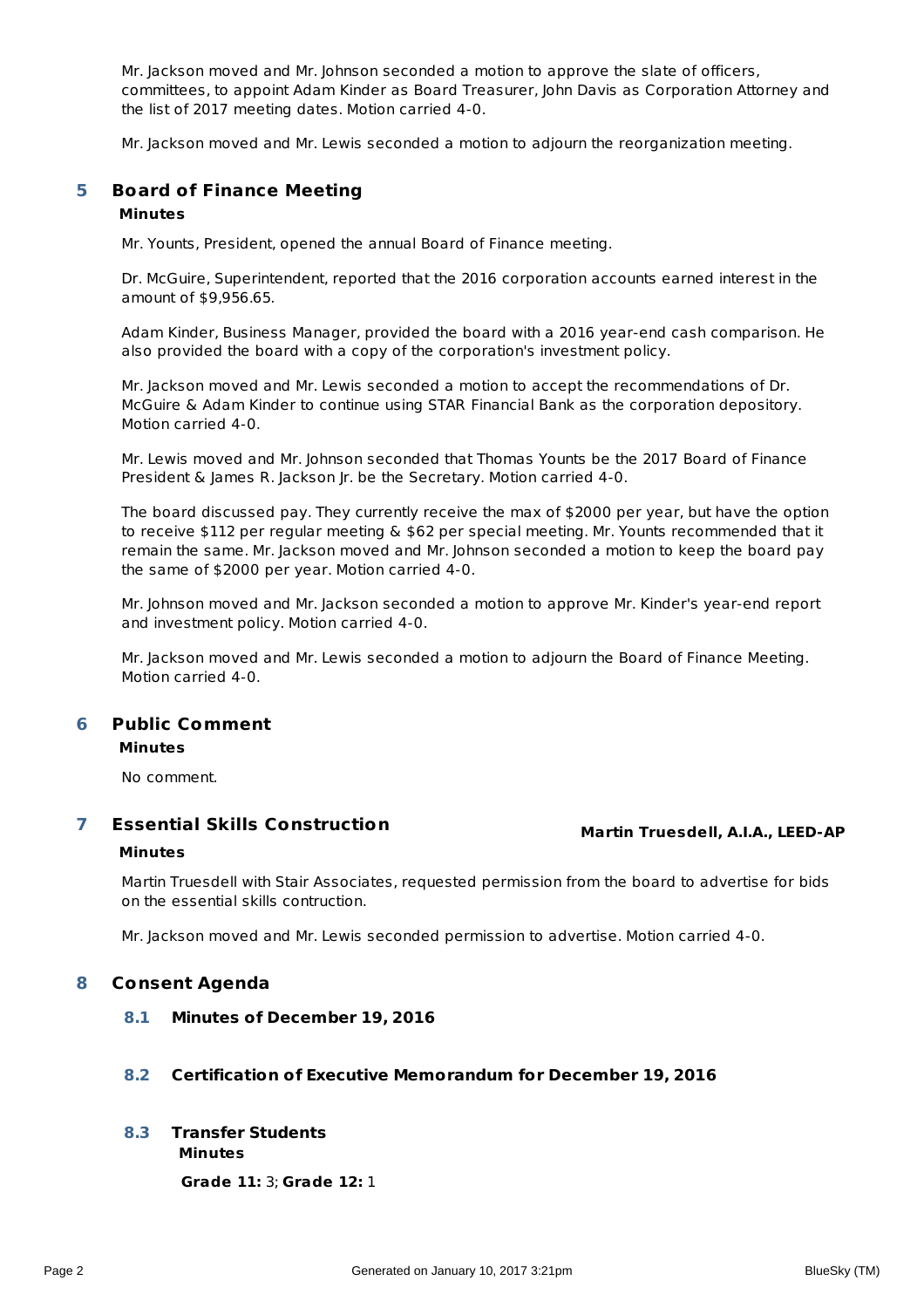### **Minutes 8.4 Donation**

\$300 - HS Band from the Surburg family

There were 2 last minute field trips added:

FFA – Feb. 10-13, 2017 – Iowa Beef Expo – Out of State & Overnight

FFA – Mar. 3-4, 2017 – Kentucky Beef Expo - Out of State & Overnight

## **8.5 ECA**

## **Minutes**

FFA Sponsor - Mike Hoopengardner

### **Fall Coaches**

Football - Jim O'Hara

Volleyball - Cory Rainbolt

Cross Country - Rex Putt

Girls Golf - Joe Patton

Boys Tennis - Tom Huff

## **8.6 Claims**

### **Minutes**

Affidavit for Claims Total - \$141,584.88

Prewritten: \$666,435.66

Regular: \$254,832.52

Payroll: \$624,670.29

Total: \$1,545,938.47

Mr. Jackson moved and Mr. Lewis seconded a motion to approve the consent agenda as presented. Motion carried 4-0.

### **Other Items Allowed by the Board 9**

## **Minutes**

Chris Wilson, Facilities Manager, provided the board with various projects being completed throughout the corporation.

Dr. McGuire reminded the board that the corporation's insurance is set to renew in February.

We have advertised for middle school roof replacement & high school roof repairs.

Dave Pfaff, Middle & High School Principal, mentioned that there will be a Parent Social Media Safety Meeting on January 23rd at 6:30PM in the high school cafe.

## **Informational 10**

### **Minutes**

None.